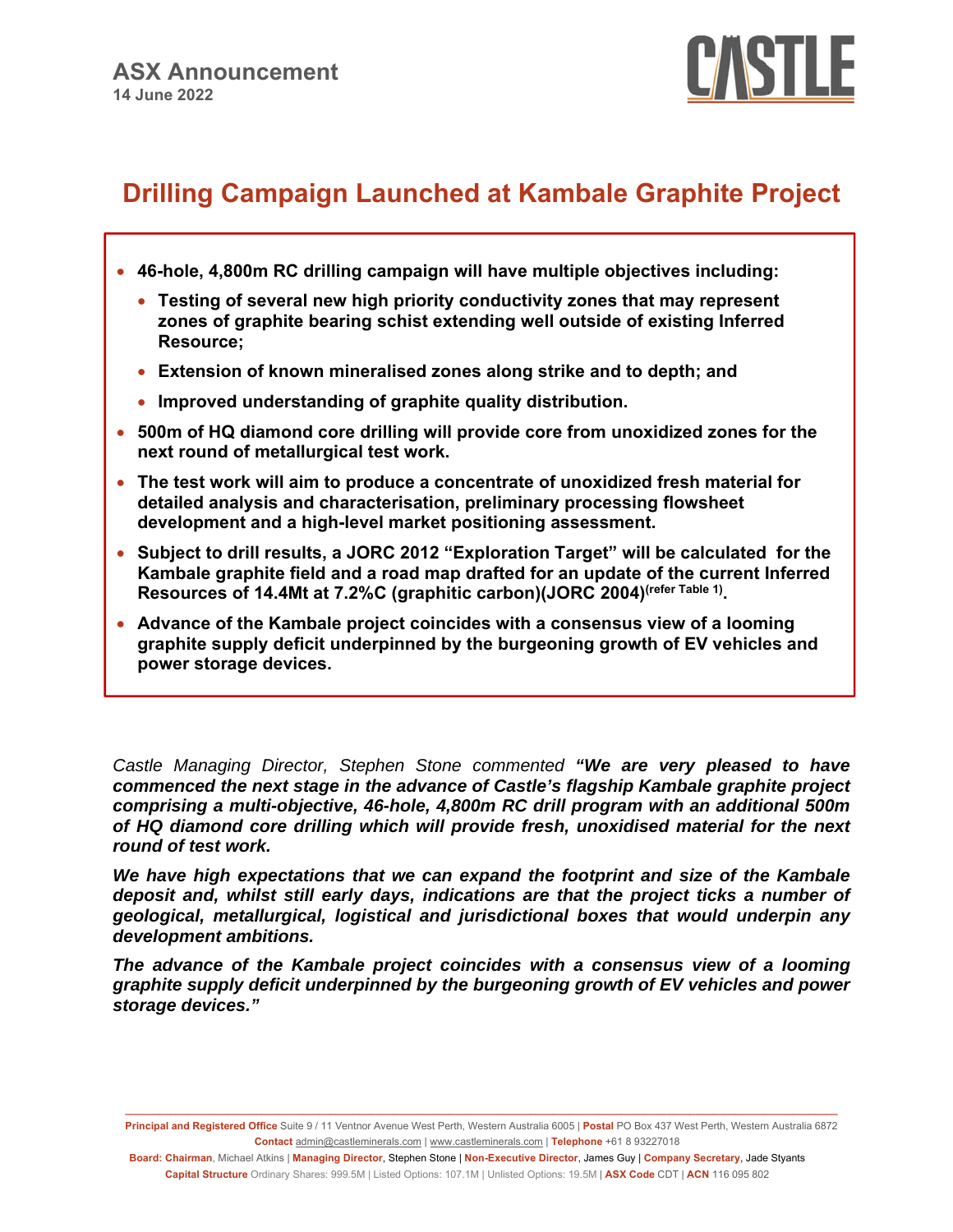

# **Fig 1: Plan showing proposed RC drill hole locations, ground HLEM survey image and interpreted EM plates several of which are outside of known mineralised zones**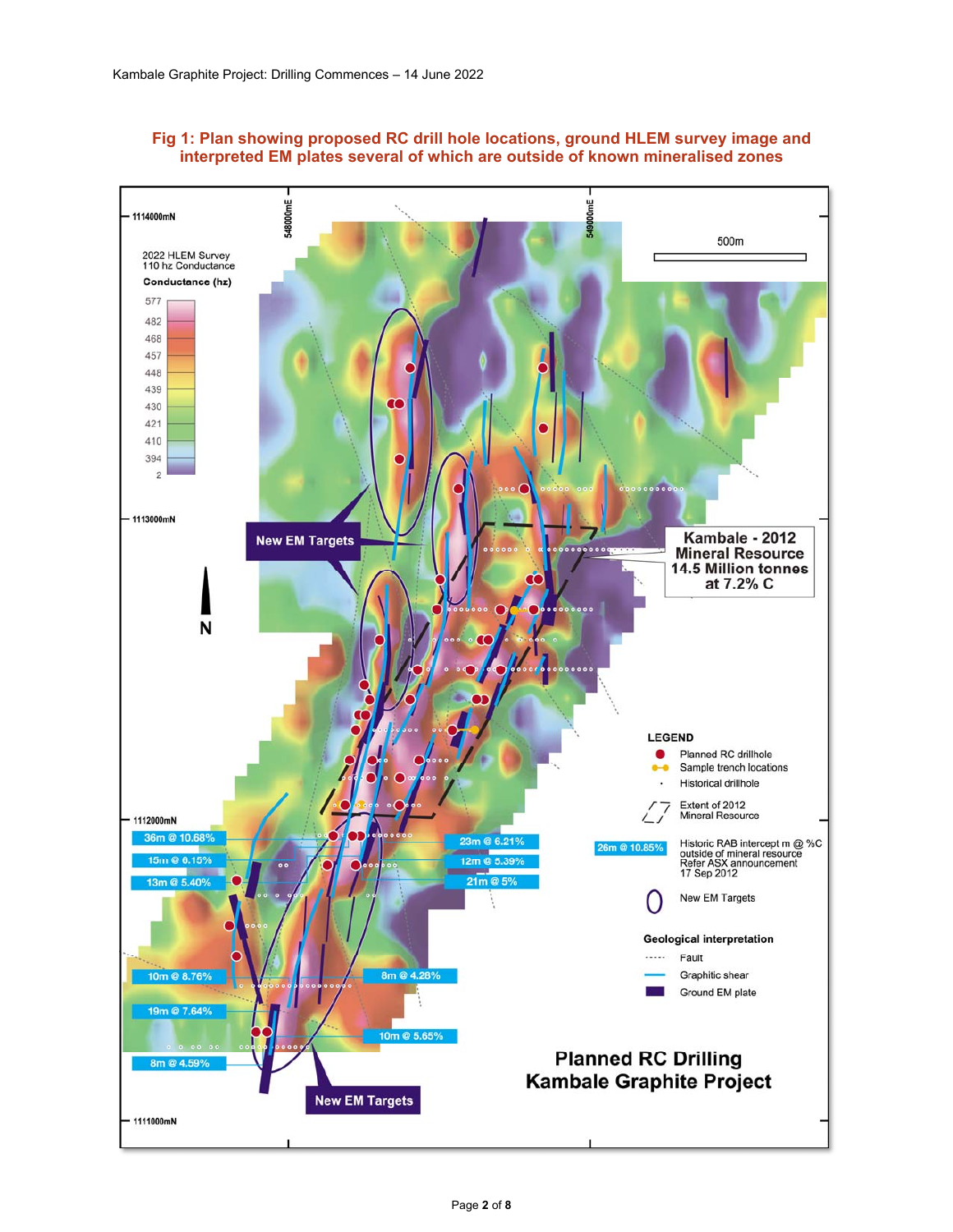Junior explorer and project incubator, Castle Minerals Limited (ASX: CDT) ("Castle" or the "Company"), advises that a multi-objective 46-hole, 4,800m RC drilling program has commenced at its Kambale graphite project, Ghana ("Project")(Fig 1)(Photos 1 & 2).

A key objective of the campaign will be to expand the footprint of the deposit by testing several new high conductivity zones that extend north and south and well outside of the existing Inferred Resource (JORC 2004, refer Table 1) and known mineralisation boundary. These zones were identified during a recently completed ground electromagnetic (HLEM) survey which demonstrated a strong correlation between known graphite mineralisation and zones of high conductivity.

The drilling will also provide valuable information on graphite quality distribution and aid in identifying locations for the proposed recovery of some 500m of HQ diamond core to provide fresh, unoxidised material for the next round of metallurgical test work and bench-scale concentrate production.

Subject to test work results, a detailed analysis and characterisation of the concentrate will be undertaken as a prelude to a high-level market positioning assessment and the development of a preliminary processing flowsheet.

It is also intended, subject to drilling results, to calculate a JORC 2012 "Exploration Target" and with that a road map for a review and update of current Inferred Resources of 14.4Mt at 7.2%C (graphitic carbon) for 1.03Mt contained graphite (JORC 2004)(refer Table 1).



## **Photos 1 & 2: First RC drill hole underway at Kambale Graphite Project**

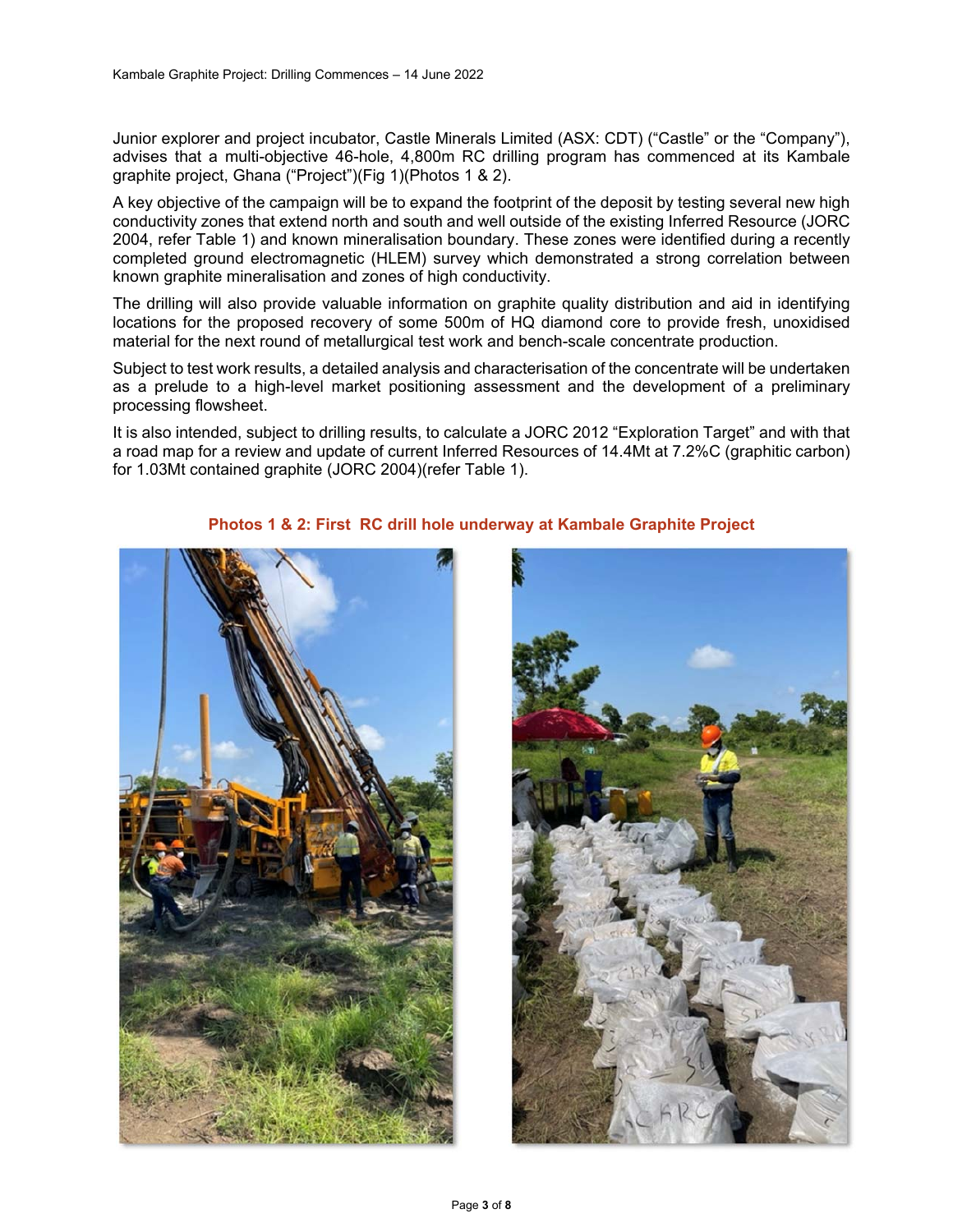## **Project background**

The Kambale graphite deposit was identified in the 1960s by Russian geologists prospecting for manganese.

The Russians geologists undertook a program of trenching and drilled 25 holes to a maximum depth of 25m. A subsequent report noted "two main zones of graphitic schists averaging around 10% to 15% graphite within which there were higher grade zones and that the graphite is the flaky variety with fine crystals (usually less than 0.25mm)." (Report on the Geology and Minerals of the South Western Part of the Wa Field Sheet, Pobedash, I.D. 1991).

The mineralisation consists of north-east trending, sub-parallel zones of meta-sediment which is host to the fine flake graphite. The Lower Proterozoic Birimian  $(\sim 2.2$ Ma) meta sedimentary rocks, namely phyllites, and quartz - biotite schists, generally trend north-easterly and dip between 50° and 75° to the north west.

The genesis of the flake graphite in Kambale is believed to be the result of high-grade metamorphism (amphibolite-granulite facies), which has converted trapped amorphous carbon into the characteristic fine crystalline layers.

Castle reviewed this historical work and a wide-spaced, regional-scale electromagnetic survey dataset inherited from previous licence holder, Newmont Limited. This work outlined a roughly elongate, northsouth orientated, ~10km-long region considered prospective for graphitic schist horizons which may host multiple lenses of graphite mineralisation, similar to what is already outlined from drilling and trenching at Kambale. These lenses or horizons can vary in length and be up to 50m wide, creating substantial deposits of graphite.

Encouraged by firm graphite prices in 2012, Castle undertook three consecutive phases of drilling comprising RAB (251 holes, 5,621m), aircore (89 holes, 2,808m) and reverse circulation (3 holes, 303m). Mapping noted occasional outcrops of manganese and graphitic schist as well as graphite in termite mounds.

Following the completion of the first two phases of Castle's drilling, an independent Mineral Resource estimate defined a maiden Inferred Resource (JORC 2004) of 14.4Mt at 7.2%C (graphitic carbon) for 1.03Mt contained graphite, including 6.0Mt @ 8.6%TC for 0.52Mt contained graphite (JORC 2004)(Table 1)(refer ASX release 24 July 2012). This extended over a strike of 1.25km and to a maximum depth of 110m. A the third phase of drilling extended mineralisation to a total strike length of 2km.

In 2012 Castle undertook a very limited program of test work on RC chips, which was not an ideal sample, and returned mixed results. Thereafter, little work was undertaken until the more recent improvement in graphite prices prompted a re-evaluation of the Project in early 2021.

In September 2021 Castle reported that preliminary test work on sub-optimal near-surface, weathered graphitic schists yielded very encouraging fine flake graphite concentrate grades of up to 96.4% and recoveries of 88% using a conventional multiple grind and flotation concentration flowsheet. Three excavated and composited samples provided for the test work graded 12.56%, 16.09% and 17.16% total carbon.

In March 2022, a ground electromagnetic (HLEM) survey demonstrated a strong correlation between drill confirmed graphite mineralisation and zones of high conductivity. Several high conductivity zones extending well outside of the existing Inferred Resource boundary were also highlighted indicating the likelihood of substantial extensions of graphitic schists into sparsely or undrilled areas.

## **Logistics**

The Project is located 6km west of the Upper West region capital of Wa which is 400km north, via good sealed roads, of a major rail head at Kumasi. It is then approximately 240km by rail to the international port of Tema, 30km west of the capital Accra, which provides direct access to global export markets. An alternative international port at Sekondi - Takoradi is located approximately 230km west of Accra.

The Wa region has an excellent infrastructure comprising a commercial airport, reliable grid power, water and many other services.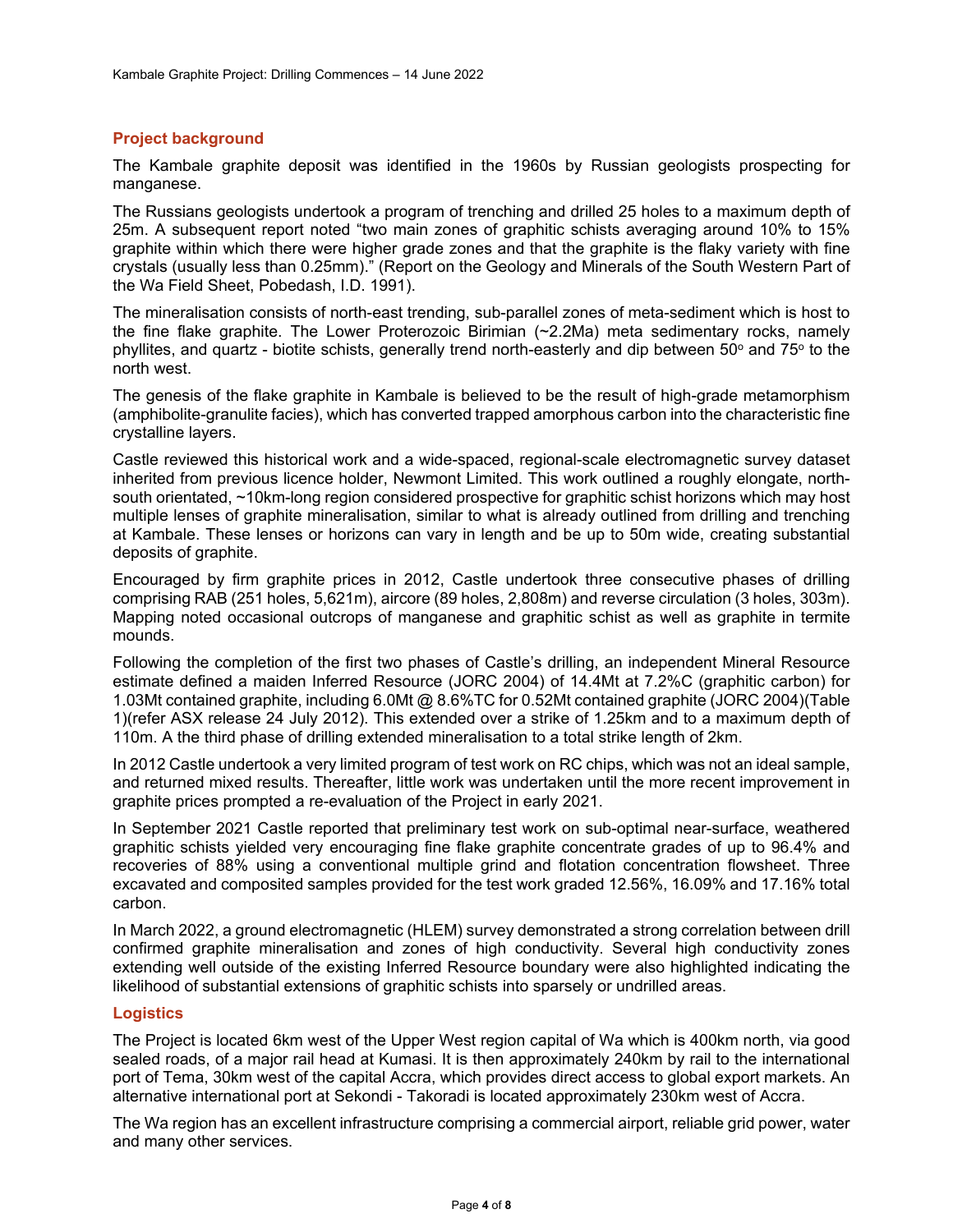Ghana is an established and safe mining jurisdiction with a well-trained and very capable minerals industry workforce. Its mining services and supply sector is strong and the national and local infrastructure is generally excellent with grid power, water, sealed roads, transport and commercial air services locally at Wa.

#### **ESG**

Castle management has spent over 14 years successfully operating in Ghana and in particular its Upper West region. It has established an excellent reputation for creating numerous employment and small business opportunities and for its pro-active commitment to community engagement, the promotion of youth and women's development, managing community expectations, sustainability and maintaining the highest environmental operating standards.

Prior to embarking on any specific exploration activities the Company's in-country Ghananian team conducts comprehensive discussions with all stakeholders to fully inform them as to the Company's activities and to identify sites of cultural, religious, social and economic sensitivity and to appropriately mitigate any matters of concern.

#### **Licencing**

The Project is located within a 137km<sup>2</sup> prospecting licence (PL10/47) held by Carlie Mining Limited, a wholly owned subsidiary of Castle, registered in Ghana. The Government of Ghana has the right to acquire a 10% free carried interest in all licenses in Ghana and is entitled to a 5% Gross Royalty on production.

The Kambale licence is currently progressing through a renewal process. An offer of a licence renewal by Ghana MINCOM has been received and requested statutory consideration and annual ground rents paid. Formal receipt of the licence agreement from the Minister's office is now awaited.

#### **Graphite market**

The graphite market is diverse across industrial, metallurgical, chemical and specialised areas with each sector requiring graphite concentrates with specific qualities. Deposit type, size and geometry, flake size, shape, grade and purity / impurity type of the graphite, along with production costs, proximity to specific market, supply logistics, jurisdiction and many other factors all combine to determine the commercial viability of a particular deposit.

The current medium to long term outlook for the broader graphite concentrates market is one of escalating demand and a looming supply deficit driven in particular by its essential use in the fast-growing EV battery and power storage sectors.

The reader is directed to numerous recent publications, conference proceedings, market research papers and corporate websites of companies engaged in graphite exploration, project development or production for informed commentary and analysis of the graphite market.

#### **Iguana farm out update**

The farm-out of the Degbiwu and Gbiniyiri licences to Ghananian company, Iguana Resources Limited, has been terminated by mutual agreement whereby Castle 100% owned Ghananian subsidiary, Carlie Mining Limited, will retain 100% ownership of the licences. The Degbiwu licence hosts the Kpali and Bundi gold prospects.

Authorised for release to ASX by the Board of Castle Minerals Limited:

**Stephen Stone**  Managing Director stone@castleminerals.com +61 (0)418 804 564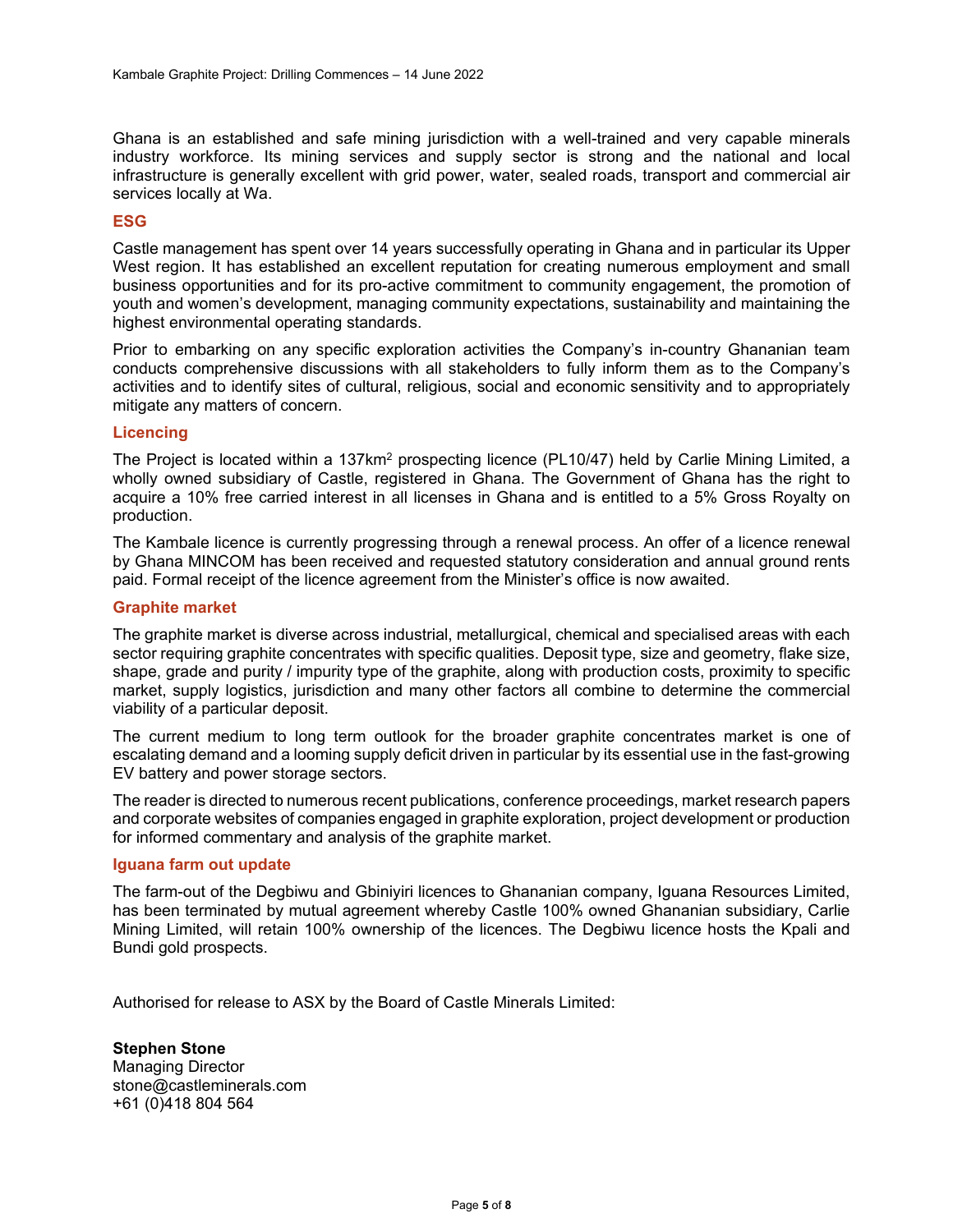# **MINERAL RESOURCE ESTIMATE**

# **Table 1: Kambale Project Inferred Mineral Resource Estimate (5%C cut-off grade) (JORC 2004)**

| <b>Type</b>           | <b>Tonnes (Mt)</b> | <b>Graphitic Carbon (%)</b> | <b>Contained Carbon (t)</b> |
|-----------------------|--------------------|-----------------------------|-----------------------------|
| Oxide Material        | 3.4                | 7.1                         | 243,000                     |
| <b>Fresh Material</b> | 11.0               | 7.2                         | 793,000                     |
| Total                 | 14.5               | 7.2                         | 1,036,000                   |

*Refer ASX release 24 July 2012. Errors may occur due to rounding* 

The Mineral Resource estimate was made in July 2012 and complied with recommendations in the Australasian Code for Reporting of Mineral Resources and Ore Reserves (2004) by the Joint Ore Reserves Committee (JORC). Castle is not aware of any new information or data that materially affects the information included in the JORC 2004 Mineral Resource estimate and that all material assumptions and technical parameters underpinning the Mineral Resource estimate continue to apply.

The resource estimate released in July 2012 did not include any assumptions about mining, mining dilution, metallurgy or processing methods. No bulk density measurements were undertaken.

The Mineral Resource estimate is not compliant with Australian Code for Reporting of Exploration Results, Mineral Resource and Ore Reserves - 2012 edition. No additional technical work has been done since the Mineral Resource estimate was made. There is insufficient information available for the resource to be re-estimated to be compliant with the Australian Code for Reporting of Exploration Results, Mineral Resource and Ore Reserves - 2012 edition. It is possible that following additional technical work, and should a Competent Person be able to undertake a re-estimation of the Mineral Resource to comply with JORC Code 2012, that the Mineral Resource may materially change and/or reduce.

# **PREVIOUSLY REPORTED INFORMATION RELATING TO THIS RELEASE**

Additional details, where applicable, can be found in the releases referenced in this Report and/or in the following releases lodged by the Company with the ASX:

| <b>Headline</b>                                                                    | <b>Date</b>       |
|------------------------------------------------------------------------------------|-------------------|
| Kambale Graphite EM Survey Increases Size Expectations                             | 31 March 2022     |
| EM Survey Commences at Kambale Graphite Project Ghana                              | 14 March 2022     |
| Encouraging Graphite Test Work Results                                             | 21 September 2021 |
| Kambale Graphite Test Work Update                                                  | 5 August 2021     |
| Graphite Test Work Underway                                                        | 3 June 2021       |
| Castle to Reappraise Kambale Graphite Project, Ghana                               | 15 March 2021     |
| Drilling Doubles Strike length of Kambale Graphite Deposit                         | 17 September 2012 |
| Metallurgy Test Work Confirms Commercial Potential of Kambale Graphite<br>Deposits | 3 September 2012  |
| High Grade Graphite intercepts Extend Kambale Deposit                              | 24 August 2012    |
| Maiden Resource Confirms Kambale as One of World's Largest Graphite<br>Deposits    | 24 July 2012      |
| Large High Grade Deposit Confirmed at Kambale                                      | 6 July 2012       |
| Extensive Zones of High Grade Graphite Intersected                                 | 9 May 2012        |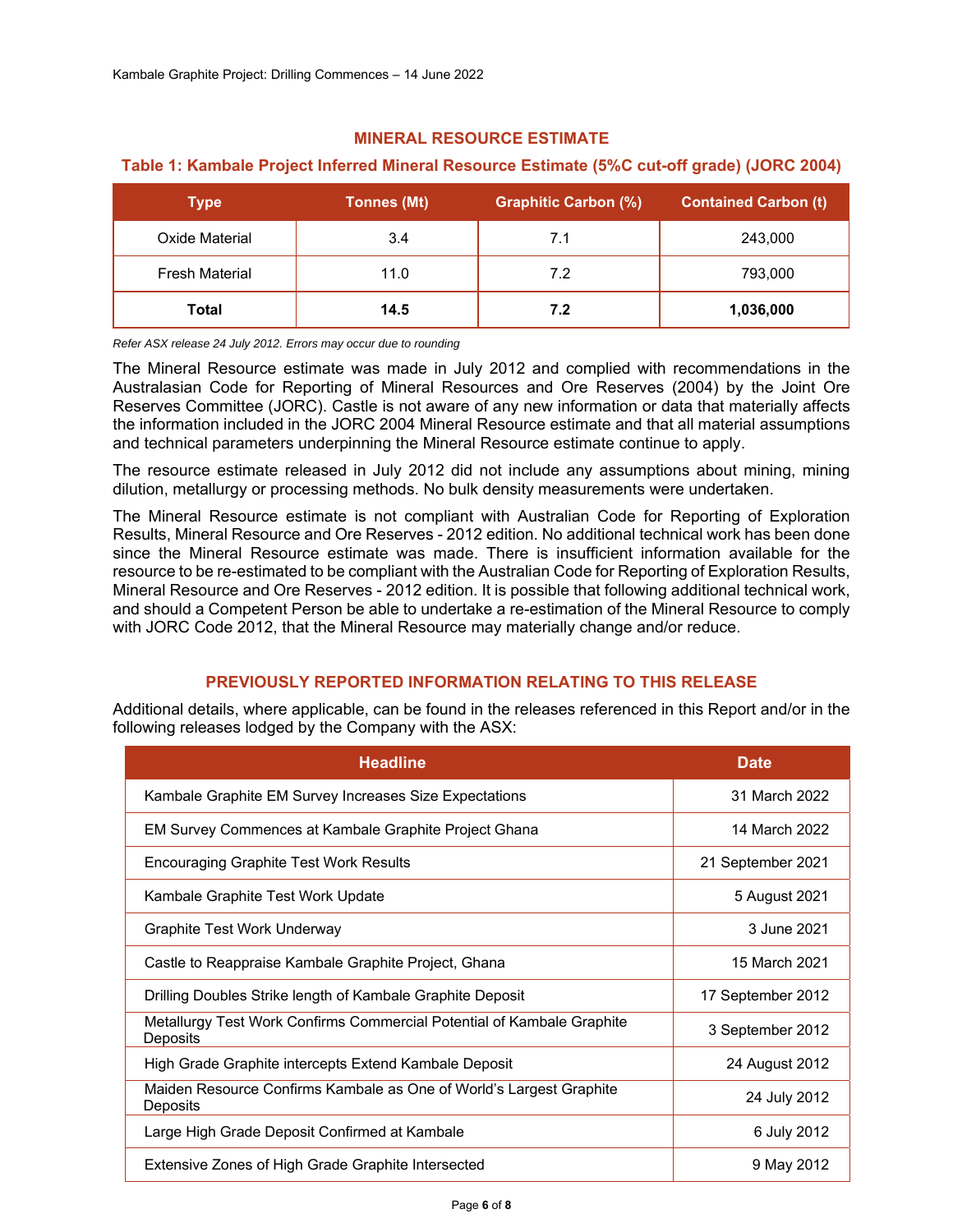## **About Castle Minerals Limited**

Castle Minerals Limited is an Australian Securities Exchange (ASX: CDT) listed and Perth, Western Australia headquartered company with interests in several projects in Western Australia and Ghana that are prospective for battery metals (lithium and graphite), base metals and gold.

The **Earaheedy Basin** project encompasses terrane prospective for base and precious metals in the Earaheedy and Yerrida basins base metals provinces. The project comprises the **Withnell, Terra Rossa** and **Tableland** sub-projects. The Withnell application is adjacent to the evolving Chinook-Magazine zinc-lead project of Rumble Resources Ltd (ASX: RTR) and north of the Strickland Metals Limited (ASX: STK) Iroquois prospect. The four Terra Rossa applications are east of the Thaduna copper deposits.

The **Beasley Creek** project lies on the northern flanks of the Rocklea Dome in the southern Pilbara. The strategy is to define orogenic-style, structurally controlled gold targets within the various Archean sequences. Lithium anomalism is also being followedup.

The **Success Dome** project lies in the Ashburton structural corridor and is located midway between the Paulsen's and Ashburton gold deposits. It is prospective for gold and base metals.



The **Polelle** project (E51/1843, 162.5km<sup>2</sup>), 25km south of Meekatharra and 7km southeast of the operating Bluebird Mine, hosts a mainly obscured and minimally explored greenstone belt. The belt is comprised of a combination of prospective lithological units and major structural features including the Albury Heath shear which hosts the Albury Heath deposit immediately adjacent to the east boundary of Castle's licence.

At the **Wanganui** project (E51/1703, 18.4km<sup>2</sup>), 33km south-west of the active Meekatharra mining centre and 15km south-west of the operating Bluebird gold mine, the opportunity is to test for down-plunge and along strike extensions to the existing Main Lode North and South deposits, as well as for other similar targets.

**The Wilgee Springs** project (ELA70/5880, 120km2), along strike from and within the same metamorphic belt as the World-Class Greenbushes lithium mine, 25km to the south in Western Australia's South-Western region, provides an opportunity to explore using the latest geochemical and geophysical techniques for spodumene bearing pegmatites beneath a lateritic cover that has previously hampered exploration.

The **Woodcutters** project (ELA15/1847/1847, 242km<sup>2</sup>) is prospective for lithium bearing pegmatites, 25km southeast of the Bald Hill lithium mine in the Bald Hill pegmatite field region and 25km northwest of the Buldania lithium deposit.

The **Great Southern Graphite** project (EL70/5514/5963) comprises two granted licences encompassing the historical **Kendenup** graphite workings and the adjacent **Martigallup** graphite occurrences and one application (ELA70/6116) covering a graphite occurrence at **Mt. Barrow.** 

In **Ghana, West Africa**, Castle has a substantial and contiguous tenure position in the country's Upper West region. Ghana has a long history of gold exploration and mining with several world-class gold mining operations owned by Tier 1 mining companies. Castle's Ghana licence holdings encompass large tracts of highly prospective Birimian geological terrane, the host to many of West Africa's and Ghana's multimillion-ounce gold mines. The project area is also host to the open-ended **Kambale** graphite project for which test work on near-surface samples produced a 96.4% total carbon fine flake graphite concentrate.